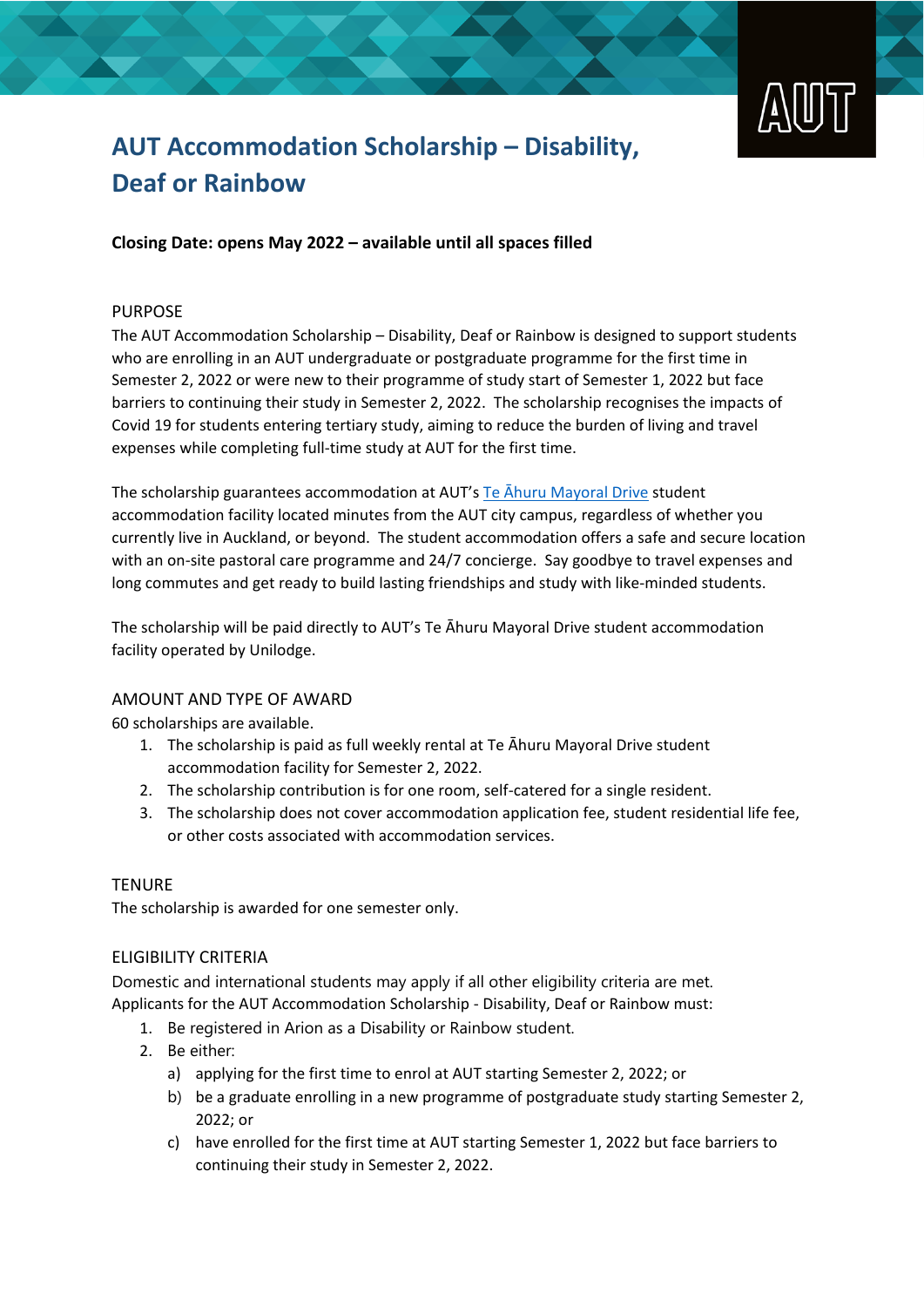- 3. Applicants must have applied for and received an offer of place (conditional or unconditional) to a full-time programme of study (120 points) at pre-degree, undergraduate or postgraduate degree level (excluding doctoral) commencing Semester 2, 2022 or if applying under barriers to study criteria then commencing Semester 1, 2022.
- 4. Applicants must agree to a Residential Contract to reside at Te Āhuru Mayoral Drive student accommodation facility.
- 5. If awarded, applicants must be Covid-19 fully vaccinated or willing to become fully vaccinated should NZ Government, AUT or Accommodation provider settings require vaccination.
- 6. If awarded, applicants will be asked to provide documentation confirming tuition fee payment is covered for semester 2, 2022. This confirmation can include fees free, student loan or alternate arrangements.

## APPLICATION REQUIREMENTS

Applications are open 6<sup>th</sup> May 2022 and close when all 60 places are filled. Applicants must complete the *AUT Accommodation Scholarship - Disability, Deaf or Rainbow Application* online through the *AUT Scholarships Database* from this [link.](http://www.aut.ac.nz/scholarships)

Applicants will be required to upload:

- 1. Offer of Place in a pre-degree, undergraduate or postgraduate programme of study commencing Semester 2, 2022 or Semester 1, 2022 (barriers to continuing study).
- 2. Personal statement (maximum 500 words) outlining their academic goals, career aspirations and connections or contributions to disability or Rainbow networks. Applicants applying under the barriers to continued study must outline those barriers and how the scholarship will assist their continued attendance at university.

### SELECTION CRITERIA

- 1. The scholarship will be awarded to those applicants who study at the AUT City campus, South campus or North Shore campus.
- 2. The panel will include AUT Student Hub Disability and Rainbow representatives.
- 3. Applicants will be advised of the outcome by the AUT Scholarships Office.

#### CONDITIONS OF ACCEPTANCE AND APPOINTMENT

- The award of this scholarship is conditional on the student enrolling in full-time study at the start of Semester 2, 2022.
- The recipient will enrol in no less than 60pts during the tenure of the scholarship.
- The scholarship will not be released until enrolment fees are paid and after the date for withdrawal from study in Semester 2, 2022.
- The recipient will reside in Te Āhuru Mayoral Drive Student Accommodation, and the award paid directly to that accommodation. Please note that the recipient will need to ensure they can cover other additional costs not covered by the scholarship.
- Recipients must be Covid-19 fully vaccinated or willing to become fully vaccinated should NZ Government, AUT or Accommodation Provider require vaccination.
- The recipient may hold concurrently other non-AUT scholarships with the approval of the Scholarships Office if the regulations for that other scholarship award or grant permit.
- The scholarship cannot be deferred.